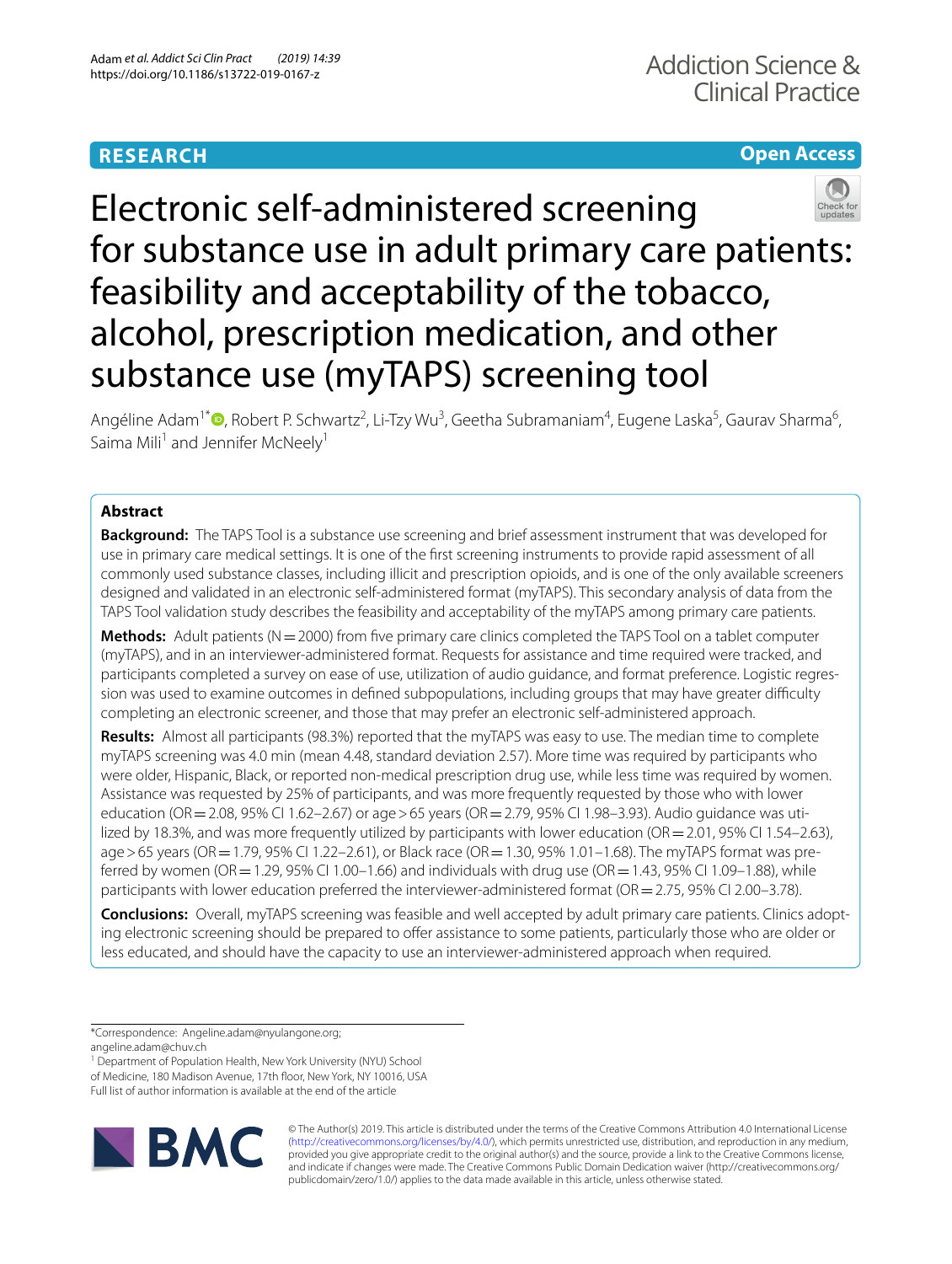**Keywords:** Substance use disorders, Drug abuse screening, Alcohol screening, Alcohol abuse, Primary care, Acceptability of health care, Self-administered screening, Electronic screening

## **Background**

Tobacco, alcohol and drug use drive poor health outcomes and are associated with substantial societal costs  $[1–5]$  $[1–5]$  $[1–5]$ . The World Health Organization (WHO), and the U.S. Preventive Service Task Force (USPSTF) recommend screening for tobacco and alcohol use in adult primary care patients [\[5](#page-10-1)[–7](#page-10-2)]. Screening for drug use is recommended in the US Surgeon General's report on addiction, and by the Substance Abuse and Mental Health Services Administration (SAMHSA) [[8,](#page-10-3) [9](#page-10-4)]. Screening for opioid use has gained increased attention in light of the US opioid crisis, as individuals who are identifed as having problem use of opioids could be targeted for overdose prevention and treatment interventions. New SAMHSA guidelines specifcally recommend screening for opioid use in general medical settings [\[10](#page-10-5)]. Doing so requires the use of a screening tool that identifes illicit and prescription opioid use as a component of a general screen for problem use of tobacco, alcohol, and other drugs, while still remaining brief enough to ft into routine clinical care.

Despite the existing recommendations, unhealthy alcohol and drug use remain largely undetected in health care settings [\[1](#page-10-0), [11\]](#page-10-6). Many challenges to implementing screening are related to clinical workflow and time pressures [[12,](#page-10-7) [13](#page-10-8)], as well as to the stigma associated with substance use [[14](#page-10-9), [15\]](#page-10-10). An electronic self-administered screening tool has the potential to address several of these barriers that are encountered in medical settings. First, patients may feel more comfortable disclosing stigmatized behavior when it is self-reported instead of asked face-to-face, and this can lead to more accurate disclosure of substance use [[16–](#page-10-11)[18](#page-10-12)]. Further, electronic screening may allow patients to complete screening in the privacy of their own home, (for example through a patient portal into their electronic health record (EHR)), and be linked immediately to a patient-facing electronic intervention that does not require them to interact with clinical staf. Second, electronic screening tools can reduce barriers to screening in medical settings because they can be completed in the clinic waiting room using a tablet or kiosk computer, with results transmitted directly into the EHR, thus minimizing intrusion into clinical workflows. Screening results may be paired with clinical decision supports tools in the EHR, to help providers ofer adequate interventions to their patients (i.e. brief intervention for unhealthy use or treatment for substance use disorder). Third, an electronic approach can improve the quality of screening. Because self-administered questionnaires consistently deliver screening items exactly as written, electronic screening may have higher fdelity and reliability than an interviewer-administered approach [[19–](#page-11-0)[23\]](#page-11-1). Delivering screening in an electronic format, as opposed to paper, also makes it possible to deliver sophisticated instruments that may require complex skip patterns or computer adaptive testing approaches, (for example, the World Health Organization Alcohol, Smoking, and Substance Involvement Screening Test (ASSIST), or the Patient-Reported Outcomes Measurement Information System (PROMIS) instruments) because the computer efficiently delivers only the items that are required based on the patient's prior responses [[23–](#page-11-1)[25\]](#page-11-2).

Yet electronic screening could also be challenging. Patients may have trouble reading or understanding the questions, or difficulty navigating the computer interface. While electronic self-administered screening tools can incorporate audio guidance to accommodate low literacy users, some patients may still have difficulty operating the technology [[21,](#page-11-3) [26](#page-11-4)[–28\]](#page-11-5). While some patients appreciate the privacy of self-administered screening, others may prefer the human touch of an interviewer [[29\]](#page-11-6).

The tobacco, alcohol, prescription medication, and other substance use (TAPS) Tool is a two-step screening (TAPS-1) and brief assessment (TAPS-2) instrument [[30,](#page-11-7) [31\]](#page-11-8) that identifies unhealthy use of tobacco, alcohol, prescription medications (used nonmedically) and illicit drugs. The TAPS Tool was specifically developed for adult primary care, was designed to be used in either an electronic self-administered format (myTAPS) or a more traditional interviewer-administered format, and both formats were validated in a large study conducted by the National Institute of Drug Abuse (NIDA) Clinical Trials Network  $[30, 31]$  $[30, 31]$  $[30, 31]$  $[30, 31]$ . The TAPS Tool performed well for identifying problem use of tobacco (sensitivity 0.92, specifcity 0.87), alcohol (sensitivity 0.77, specifcity 0.77), and commonly used classes of illicit drugs (sensitivity ranging from 0.73 to 0.79, specifcity ranging from 0.93 to 1.0) [[31\]](#page-11-8). For detecting nonmedical use of prescription drugs, sensitivity was lower (ranging from 0.61 to 0.66) but still comparable to other screening instruments [[32](#page-11-9)], and specifcity was high (0.97–0.98). Based on the results of this validation study, the TAPS Tool is among the instruments recommended by the National Institute on Drug Abuse and by SAMHSA to screen for opioid and other substance use in medical settings [\[10,](#page-10-5) [33](#page-11-10)].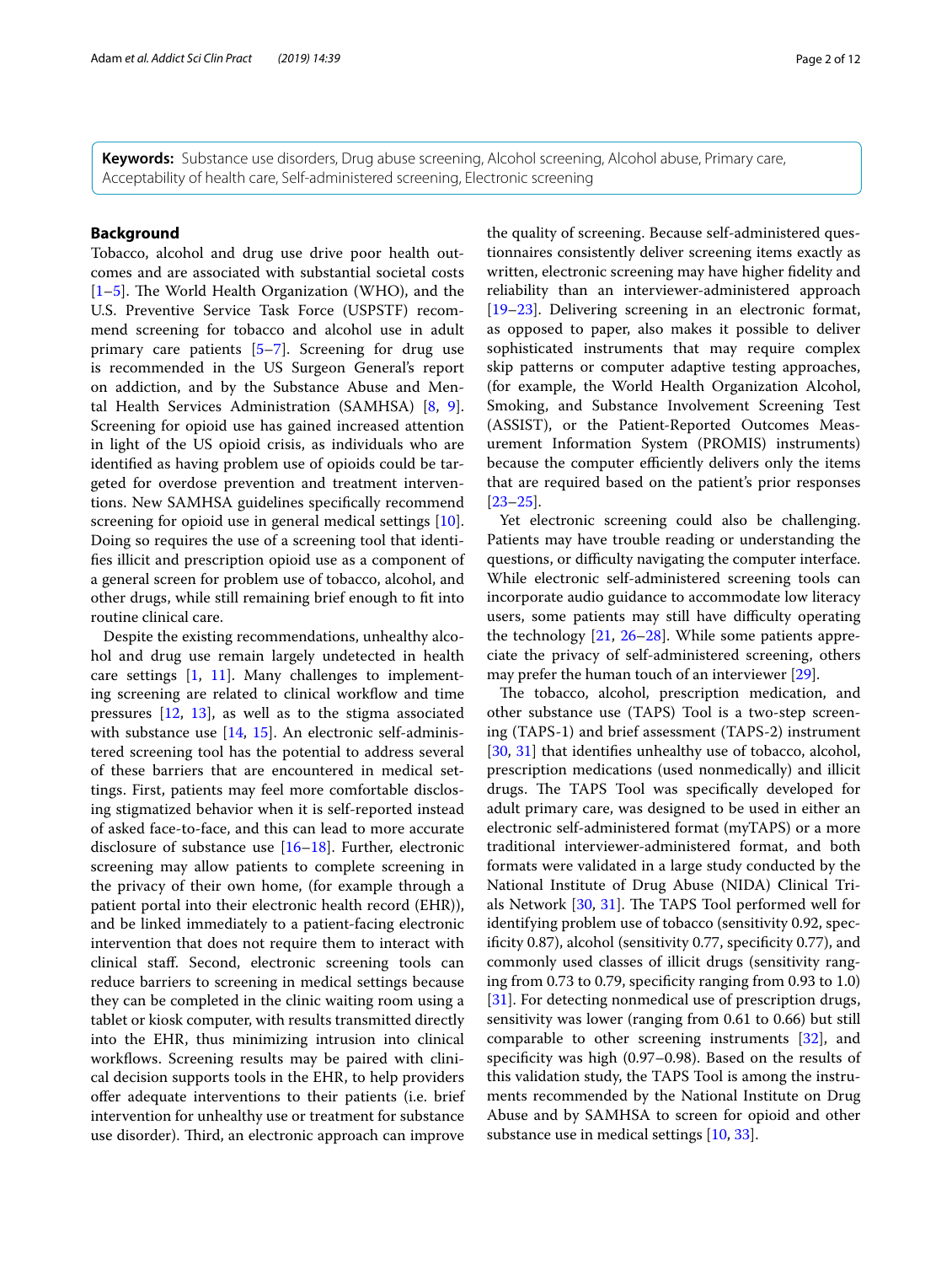While the primary focus of the TAPS Tool study was to evaluate the accuracy of the TAPS for identifying problem use and substance use disorders, data was also collected on operational characteristics (time and assistance required) and patient attitudes toward the TAPS Tool, for the purpose of informing its future integration into primary care practice. This study presents the planned secondary outcomes analysis of these data. The aims of our analysis were to determine the feasibility and acceptability of myTAPS among primary care patients, including in specific subpopulations that may have greater difficulty using an electronic self-administered screening tool.

We were interested in how our two outcomes (feasibility and acceptability) may difer among subpopulations of patients who may have greater difficulty completing an electronic self-administered instrument. We examined the hypothesis that myTAPS, in comparison to the interviewer format, would be less feasible and acceptable for individuals who have greater difficulty completing an electronic screener, and may thus appreciate the assistance that an interviewer can provide. Based on the existing literature on electronic substance use screening, we hypothesized that individuals from the following groups may have greater difficulty completing the myTAPS format, and would fnd the interviewer format more acceptable: males; older participants (age>65 years); Hispanic participants; and individuals with less than high school education [[21,](#page-11-3) [26](#page-11-4), [28](#page-11-5), [34–](#page-11-11)[38](#page-11-12).] Conversely, we hypothesized that the myTAPS format would be more feasible and acceptable, in comparison to the interviewer format, for those with current alcohol or drug use, females, racial minorities (African American), and younger participants (age 18–25 years), because self-administered screeners are typically preferred by individuals who are reporting stigmatized behavior or are from groups who sufer from high levels of substance use-associated stigma [[39](#page-11-13)[–44](#page-11-14)]. An electronic screening instrument was also hypothesized to be preferable for younger participants, who are highly acclimated to this technology. We further examined whether feasibility and acceptability difered based on the order in which the TAPS was administered, with a hypothesis that the frst format received (whether it was myTAPS or interviewer-administered format) would be less feasible and acceptable than the second format, because participants would be more familiar with the TAPS Tool items on the second administration.

## **Methods**

The methods of the parent validation study (Clinical Trial registration: ClinicalTrials.gov identifer NCT02110693) are fully detailed in two preceding manuscripts [\[30,](#page-11-7) [31](#page-11-8)], and summarized here. The TAPS tool items are presented in a prior publication [\[31](#page-11-8)] and the instrument is available on the NIDA website ([https://www.drugabuse.](https://www.drugabuse.gov/taps/#/) [gov/taps/#/\)](https://www.drugabuse.gov/taps/#/) [\[45](#page-11-15)].

## **Participants and Recruitment**

In a study of the National Drug Abuse Treatment Clinical Trials Network, between August 2014 and April 2015, 2000 participants, from fve primary care clinics located in urban and suburban areas in the Eastern U.S., completed the TAPS Tool validation study. Eligible individuals were adults (18 years or older) who were current patients of one of the participating clinics. Individuals were excluded if they could not understand spoken English or were physically unable to use a tablet computer. Research assistants (RAs) consecutively approached patients in the waiting room to invite them to participate, and obtained verbal informed consent. Institutional review boards of the sites involved in the study (blinded for review) approved all study procedures.

## **Study procedures**

Participants completed the TAPS tool and other study assessments in a private room, and were informed that answers were confdential. All participants completed the TAPS Tool in both an interviewer-administered (administered by the RA) and an electronic self-administered (myTAPS) format. Each participant was randomly assigned to have the TAPS administered in one of two sequential orders (either interviewer-administered frst followed by myTAPS, or myTAPS frst followed by the interviewer-administered format). The myTAPS was delivered on a tablet computer (iPad), and participants had the option of hearing the question and response options read verbatim by a recorded female voice. Before starting myTAPS, participants were given the option of viewing, on the tablet, a brief tutorial on how to operate the electronic screening tool, include use of the touchscreen buttons to select responses and advance from one item to the next. The RA noted any participant requests for assistance, and recorded the reason(s) for the request, for both formats. The time required for completing myTAPS was recorded by the computer, and for the interviewer-administered format it was recorded in 1-min increments by the RA, using a stopwatch. Following completion of both formats of the TAPS, the RA verbally administered a brief survey. The survey was developed by the investigators to assess participant views on the tool's feasibility and acceptability. Its items were informed by prior work on patient attitudes toward substance use screening [[29\]](#page-11-6).

## *Outcomes and measure*

We assessed two types of outcomes: (1) feasibility (ease of use); and (2) acceptability (preference for the electronic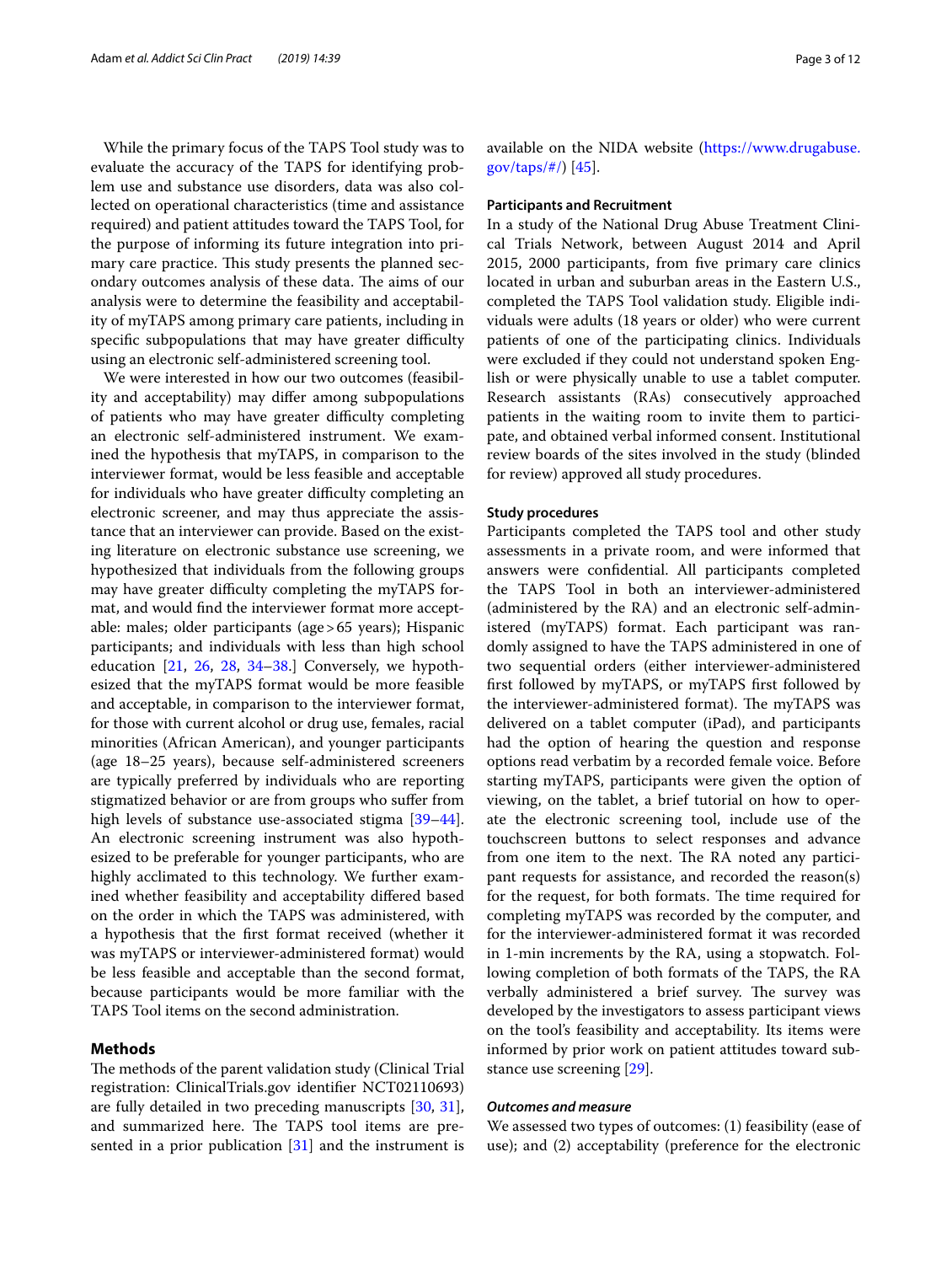versus interviewer-administered format). Survey responses used a 5-point Likert Scale (with options ranging from strongly agree to strongly disagree).

Feasibility of the TAPS tool was assessed by two selfreported questions from the survey, as well as RAobserved requests for assistance and the time (in minutes) required to complete the TAPS Tool. The survey questions addressed (1) the ease of use of the myTAPS tablet ("The iPad touch screen was easy to use") and (2) the usefulness of the voice recording on the myTAPS ("The voice recording was helpful"). The participant's response to the voice recording question was entered as 'not applicable' for those who did not use the voice recording; this allowed us to additionally use the response to this item as a measure of the number of participants who used the voice recording option. For those who requested assistance, the RAs recorded the reason(s); these reasons were further categorized into three categories: comprehension (e.g. problems understanding the meaning of a TAPS Tool item), difficulty using the tablet (e.g. trouble using the touchscreen), or technical issue(s) (e.g. tablet not operating correctly). Acceptability was assessed with two survey items: "I would prefer that a person asked me these questions in the doctor's office instead of answering them myself on the iPad"; and "I would prefer answering these questions on an iPad instead of having a person ask me."

#### **Statistical analyses**

Demographic characteristics of participants and the three outcomes were summarized, for continuous variables, by their mean, median, and standard deviation (SD), and for categorical variables by their frequencies and percentages. To assess acceptability, survey collected measures were collapsed into three categories (1—strongly agree/ agree, 2—neither agree nor disagree and 3—strongly disagree/disagree). Chi squared statistics were used to test whether the distribution of outcomes difered between subpopulations. For example, we tested whether the distribution of format preference difered between younger (18–25 years) and older (>25 years) participants. Instead of assessing age as a single ordinal variable, we used age to examine whether older participants (>65 years old) would prefer the interviewer-administered format because of greater difficulty using technology. Two logistic regression analyses were run with the dependent outcome variable dichotomized into agree ('strongly agree' and 'agree') versus disagree ('neither agree nor disagree', 'disagree', and 'strongly disagree'). The regression analysis assessed the association of each categorical outcome with each of the subpopulations; adjusted odds-ratios, 95% confdence intervals and p-values were obtained.

The feasibility measure 'assistance requested' was summarized by the number and proportion of participants who asked for assistance at least once while completing the myTAPS and the interviewed-administered format. The time to complete the two formats was summarized descriptively. The Chi squared test was used to evaluate 'assistance requested' to compare the subpopulation distributions. The Wilcoxon rank-sum test was used to evaluate time required to complete the TAPS tool for each subpopulation. Logistic regression was applied in the same manner as described above. Finally, we conducted analyses to determine if the order in which the two TAPS formats were administered afected feasibility. For these analyses, we compared the odds of requesting assistance and the time needed to complete the TAPS for those who received myTAPS frst versus those who received the interviewed-administered format frst. Format preference was measured through two separate items in the survey; one asked if the myTAPS format was preferred, and the other asked if the interviewer format was preferred. Among all participants, 69.8% ( $n=1395$ ) gave concordant answers to these two items. Concordance (i.e. those who preferred the myTAPS format did not prefer the interviewer format), is required in order to interpret results. Therefore, only participants with concordant responses were included in the analysis of format preference. For these analyses, illicit and nonmedical prescription drug uses were combined into a single variable, to maximize the available sample for the planned analyses. All regression models included age, education level, race, ethnicity, sex, and substance use (alcohol, drug, and nonmedical prescription drug use). Analyses were performed using STATA 14 software (StataCorp. 2015. Stata Statistical Software: Release 14. College Station, TX: StataCorp LP).

## **Results**

Participant characteristics are summarized in Table [1.](#page-4-0)

A majority of participants (56.2%) were women, and the mean age was 46 years  $(SD=14.7)$ ; 11.3% were 18–25 years old, and 8.0% were over 65. Just over half (55.6%) of the participants were Black/African American and 11.7% were Hispanic. Nineteen percent had less than high school education. Based on responses to the myTAPS (TAPS-1 items), 42.9% had unhealthy alcohol use, 24.6% used illicit drugs, and 12.3% had nonmedical use of prescription drugs, in the past year. There was some overlap between illicit and nonmedical prescription drug use, with 91 participants (4.6% of the sample) screening positive for both.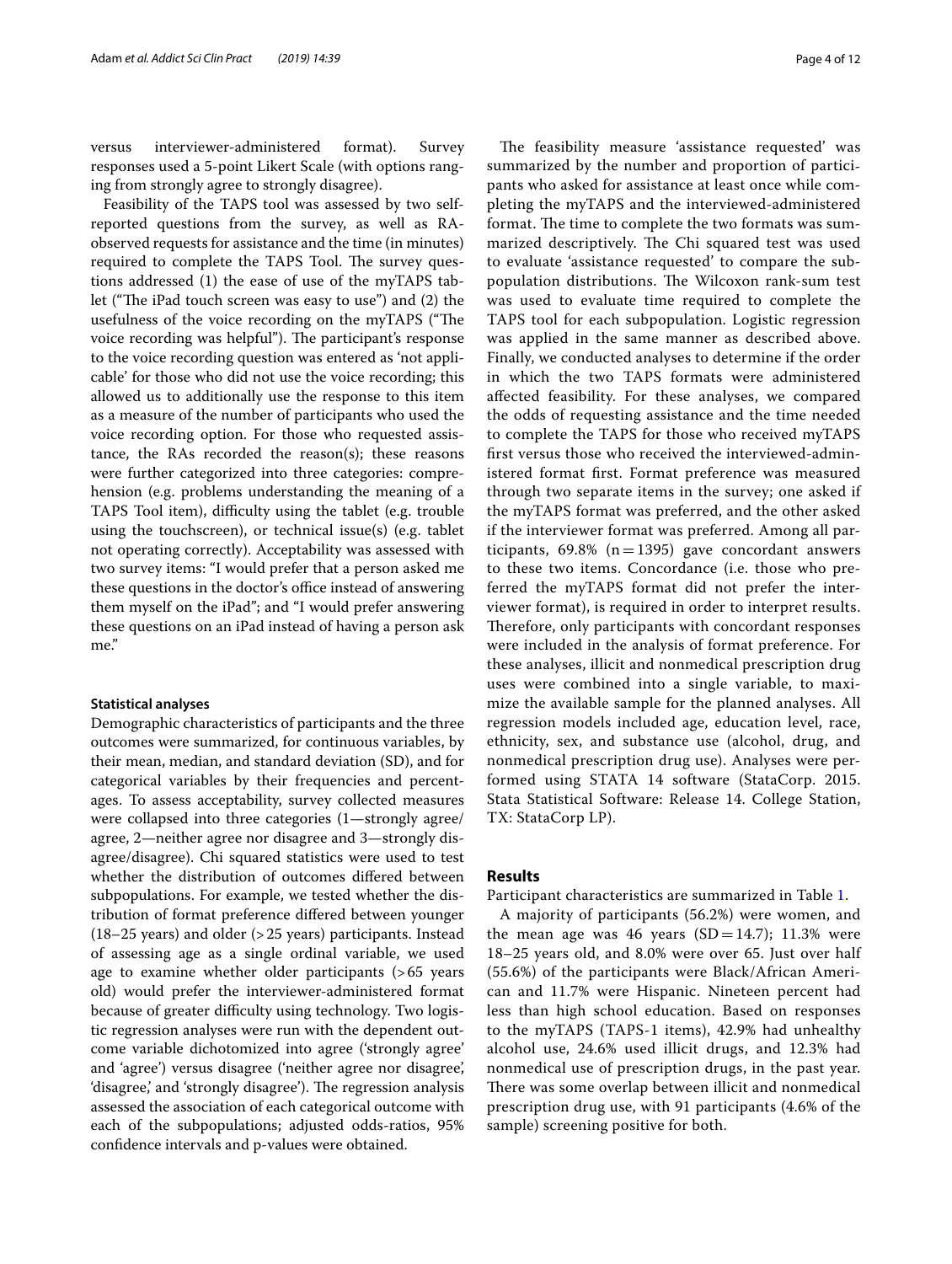<span id="page-4-0"></span>**Table 1 Demographic characteristics of the 2000 participants**

| Characteristic                                                            | Participants<br>N(%) |
|---------------------------------------------------------------------------|----------------------|
| Gender                                                                    |                      |
| Women                                                                     | 1124 (56.2)          |
| Men                                                                       | 874 (43.7)           |
| Other <sup>a</sup> /refused                                               | 2(1.0)               |
| Age                                                                       |                      |
| Mean (years), standard deviation                                          | $46.0, SD = 14.7$    |
| Younger participants: 18-25 years old                                     | 225 (11.3)           |
| Older participants: > 65 years old                                        | 160(8.0)             |
| Race                                                                      |                      |
| White                                                                     | 667 (33.4)           |
| Black/African American                                                    | 1112 (55.6)          |
| Multiracial                                                               | 66(3.3)              |
| Otherb                                                                    | 148(7.4)             |
| Refused                                                                   | 7(0.4)               |
| Ethnicity                                                                 |                      |
| Hispanic                                                                  | 233 (11.7)           |
| Non-Hispanic                                                              | 1761 (88.1)          |
| Other <sup>c</sup> /refused                                               | 6(0.3)               |
| <b>Fducation level</b>                                                    |                      |
| Less than high school degree (HS)                                         | 383 (19.2)           |
| HS or GED                                                                 | 578 (28.9)           |
| Higher than HS (some college, associate, bachelor or<br>graduate degree)  | 1038 (51.9)          |
| Other <sup>a</sup>                                                        | 1(0.1)               |
| Unhealthy substance use (reported on myTAPS 1 <sup>d</sup> ) <sup>e</sup> |                      |
| Tobacco                                                                   | 906 (45.3)           |
| Alcohol                                                                   | 858 (42.9)           |
| Illicit drug                                                              | 492 (24.6)           |
| Prescription drug                                                         | 245 (12.3)           |

 $a$  'Don't know' (n = 1)

 $<sup>b</sup>$  Asian (n = 35), American-Indian or Alaska Native (n = 12), unknown (n = 32),</sup> other not specified  $(n=69)$ 

 $c$  'Don't know' (n  $-5$ )

<sup>d</sup> Electronic self-administered format of the Tobacco, Alcohol, Prescription medication, and other Substance use, screening step

<sup>e</sup> Substance use categories are not mutually exclusive

## **Feasibility**

Throughout the results section, results of the adjusted analyses are presented in the text, while results of bivariate analyses can be found in the specifed tables.

## **Self‑reported feasibility (Table [2\)](#page-5-0)**

The measures of feasibility showed that most participants (98.3%) found the tablet (myTAPS) easy to use. In the multivariate analysis, women had two times the odds of reporting that the tablet was easy to use, in comparison to men (OR=2.09, 95% CI 1.01–4.33). Those who screened positive for prescription drug use had lower odds of reporting that the tablet was easy to use  $(OR=0.36, 95\%)$ CI 0.15–0.83).

The myTAPS audio guidance was used by a minority (18.3%) of participants. Participants over age 65 more frequently reported use of the audio guidance (29.4% versus 17.3%, OR = 1.79, 95% CI 1.22–2.61), as did those who were Hispanic (26.2% versus 17.2%,  $OR = 1.92$ , 95% CI 1.36–2.74), those who were Black/African-American (19.9% versus 16.2%, OR=1.30, 95% CI 1.01–1.68), and those who had less education (30% versus 15.5%,  $OR = 2.01$ , 95% CI 1.54–2.63). Conversely, the audio guidance was used less by women  $(OR=0.52, 95\%)$  CI 0.41–0.66), and by young participants ( $OR = 0.30$ , 95% CI 0.16–0.54).

## **Requests for assistance (Table [3\)](#page-6-0)**

One-quarter (25.0%) of the study population  $(n=500)$ requested assistance with myTAPS, while 8.1%  $(n=162)$ requested assistance with the interviewed-administered format. Participants most frequently requested assistance with myTAPS because of difficulty using the tablet  $(7.8\% \text{ of the sample, } n=155)$ , followed by comprehension problems (6.9%,  $n=137$ ), and technical issues (6.5%,  $n=129$ ). An additional 75 (3.8%) requested assistance for more than one reason, and for 4 participants the reason for requesting assistance was not recorded.

Examining results by subpopulation, participants over 65 years old requested assistance with myTAPS at twice the rate of younger participants (48.1% versus 23.0%, OR=2.79, 95% CI 1.98–3.93). Assistance was also more frequently requested by participants having less than high school education, in comparison with those having high school or higher level education (38.1% versus 21.9%, OR=2.08, 95% CI 1.62–2.67). Participants more frequently requested assistance on the frst format they completed, regardless of whether it was the myTAPS (27.7% versus 22.2%, OR=1.35, 95% CI 1.09–1.67) or the interviewer format (11.5% versus 4.7%,  $OR = 3.17$ , 95% CI  $2.20 - 4.57$ ).

## **Time to complete the TAPS tool (Table [4\)](#page-7-0)**

Across all participants, the median time to complete myTAPS was 4.00 min  $SD = 2.57$ , range 1–27 min), and it was completed by 90% of participants in 7 min or less. By comparison, the interviewer format had a median completion time of 2.00 min  $(SD=1.00, \text{ range} < 1 \text{ to}$ 11 min), and was completed by 90% of participants in 3 min or less. Based on results of the Wilcoxon test, the time to complete myTAPS was higher for participants who were older (median=5.00, mean=6.14,  $SD = 3.30$ ) Black/African American (median=4.00, mean=4.73,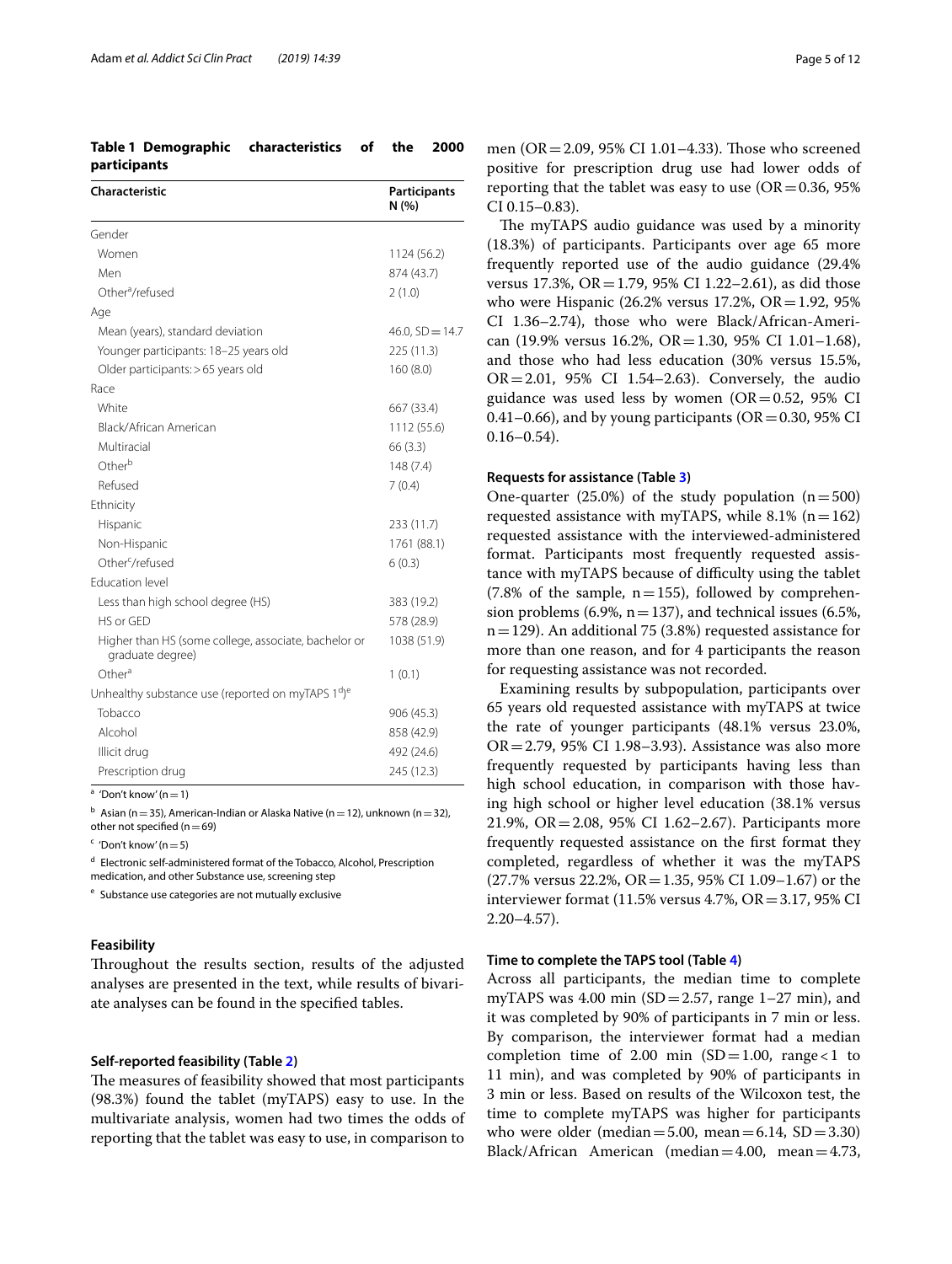|                                     | <b>Number</b><br>of participants<br>n (%) | Tablet easy to use          |                               | Audio guidance used                                                                     |                     |                               |                                                                                         |
|-------------------------------------|-------------------------------------------|-----------------------------|-------------------------------|-----------------------------------------------------------------------------------------|---------------------|-------------------------------|-----------------------------------------------------------------------------------------|
|                                     |                                           | Agree <sup>a</sup><br>n (%) | Pearson's Chi<br>squared test | Logistic regression<br>adjusted odds ratio <sup>b</sup><br>[95% confidence<br>interval] | Yes<br>n (%)        | Pearson's Chi<br>squared test | Logistic regression<br>adjusted odds ratio <sup>b</sup><br>[95% confidence<br>interval] |
| All participants                    | 2000 (100)                                | 1965 (98.3)                 |                               |                                                                                         | 365 (18.3)          |                               |                                                                                         |
| Gender                              |                                           |                             |                               |                                                                                         |                     |                               |                                                                                         |
| Women                               | 1124 (56.2)                               | 1111 (98.8)                 | $4.55*$                       | 2.09 [1.01; 4.33]*                                                                      | 149 (13.3) 42.89*** |                               | $0.52$ [0.41; 0.66]***                                                                  |
| Men or other                        | 876 (43.8)                                | 854 (97.6)                  |                               |                                                                                         | 216 (24.7)          |                               |                                                                                         |
| Age                                 |                                           |                             |                               |                                                                                         |                     |                               |                                                                                         |
| Younger participants<br>$(18 - 25)$ | 225 (11.3)                                | 221 (98.2)                  | 0.01                          | $0.68$ [0.23; 2.05]                                                                     | 12(5.3)             | 28.35***                      | 0.30 [0.16; 0.54]***                                                                    |
| Participants (>25)                  | 1775 (88.7)                               | 1744 (98.3)                 |                               |                                                                                         | 353 (19.9)          |                               |                                                                                         |
| Older participants<br>(>65)         | 160(8.0)                                  | 158 (98.8)                  | $10.24***$                    | 1.40 [0.33; 6.04]                                                                       |                     | 47 (29.4) 14.43***            | 1.79 [1.22; 2.61]**                                                                     |
| Participants < 65                   | 1840 (92.0)                               | 1807 (98.3)                 |                               |                                                                                         | 318 (17.3)          |                               |                                                                                         |
| Race                                |                                           |                             |                               |                                                                                         |                     |                               |                                                                                         |
| Black/African Ameri-<br>can         | 1112 (55.6)                               | 1092 (98.2)                 | 0.14                          | $0.92$ [0.45; 1.90]                                                                     | 221 (19.9)          | $4.43*$                       | 1.30 [1.01; 1.68]*                                                                      |
| Non-Black/African<br>American       | 888 (44.4)                                | 873 (98.4)                  |                               |                                                                                         | 144 (16.2)          |                               |                                                                                         |
| Ethnicity                           |                                           |                             |                               |                                                                                         |                     |                               |                                                                                         |
| Hispanic                            | 233 (11.7)                                | 229 (98.3)                  | 0.0004                        | 1.00 [0.33; 3.03]                                                                       | 61(26.2)            | $11.11***$                    | 1.92 [1.36; 2.74]***                                                                    |
| Non-Hispanic                        | 1767 (88.3)                               | 1736 (98.3)                 |                               |                                                                                         | 304 (17.2)          |                               |                                                                                         |
| Education level                     |                                           |                             |                               |                                                                                         |                     |                               |                                                                                         |
| Less than high school<br>(HS)       | 383 (19.2)                                | 375 (97.9)                  | 0.43                          | $0.84$ [0.37; 1.91]                                                                     | 115(30.0)           | 44.03***                      | 2.01 [1.54; 2.63]***                                                                    |
| HS level or higher                  | 1617 (80.8)                               | 1590 (98.4)                 |                               |                                                                                         | 250 (15.5)          |                               |                                                                                         |
| Alcohol use                         |                                           |                             |                               |                                                                                         |                     |                               |                                                                                         |
| Screened positive <sup>c</sup>      | 858 (42.9)                                | 846 (98.6)                  | 0.82                          | 1.78 [0.83; 3.86]                                                                       | 154 (18.0)          | 0.09                          | 0.99 [0.77; 1.28]                                                                       |
| Screened negative                   | 1142 (57.1)                               | 1119 (98.1)                 |                               |                                                                                         | 211 (18.5)          |                               |                                                                                         |
| Illicit drug use                    |                                           |                             |                               |                                                                                         |                     |                               |                                                                                         |
| Screened positive <sup>c</sup>      | 492 (24.6)                                | 482 (98.0)                  | 0.43                          | $0.97$ $[0.42; 2.23]$                                                                   | 93 (18.9)           | 0.19                          | 0.92 [0.69; 1.24]                                                                       |
| Screened negative                   | 1508 (75.4)                               | 1483 (98.4)                 |                               |                                                                                         | 272 (18.0)          |                               |                                                                                         |
| Prescription drug use               |                                           |                             |                               |                                                                                         |                     |                               |                                                                                         |
| Screened positive <sup>c</sup>      | 245 (12.3)                                | 236 (96.3                   | $6.50*$                       | $0.36$ [0.15; 0.83]*                                                                    | 53 (21.6)           | 2.14                          | $1.10$ [0.77; 1.57]                                                                     |
| Screened negative                   | 1755 (87.7)                               | 1729 (98.6)                 |                               |                                                                                         | 312 (17.8)          |                               |                                                                                         |
| Order of administration             |                                           |                             |                               |                                                                                         |                     |                               |                                                                                         |
| $myTAPSd first (= ref)$             | 1002 (50.1)                               | 985 (98.4)                  | 0.13                          | $0.82$ [0.41; 1.64]                                                                     | 188 (18.8)          | 0.35                          | 0.97 [0.76; 1.23]                                                                       |
| Interviewer-adminis-<br>tered first | 998 (49.9)                                | 980 (98.20)                 |                               |                                                                                         | 177(17.7)           |                               |                                                                                         |

## <span id="page-5-0"></span>**Table 2 Self-reported feasibility of the myTAPS (N=2000)**

a The frequency of answers "agree/strongly agree" to the item of the survey

<sup>b</sup> Logistic regression models controlled for all covariates included in Table [2](#page-5-0) (age, education level, race, ethnicity, sex, substance use (alcohol, drug, and prescription drug use)

<sup>c</sup> Screened positive for unhealthy use on myTAPS-1

<sup>d</sup> Electronic self-administered format of the tobacco, alcohol, prescription medication, and other substance use (TAPS)

 $*$ p value < 0.05,  $*$  $*$ p-value < 0.01,  $*$  $*$  $*$  p-value < 0.001

SD=2.58), Hispanic (median=4.00, mean=5.03,  $SD = 3.00$ ), had lower education (median=5.00, mean=6.00,  $SD = 3.26$ ), or screened positive for illicit (median=4.00, mean=5.31,  $SD = 2.52$ ) or prescription drug use  $(median = 5.00, mean = 4.93, SD = 2.72)$ , in comparison to participants without these characteristics. Following a similar pattern to requests for assistance, more time was required to complete the format of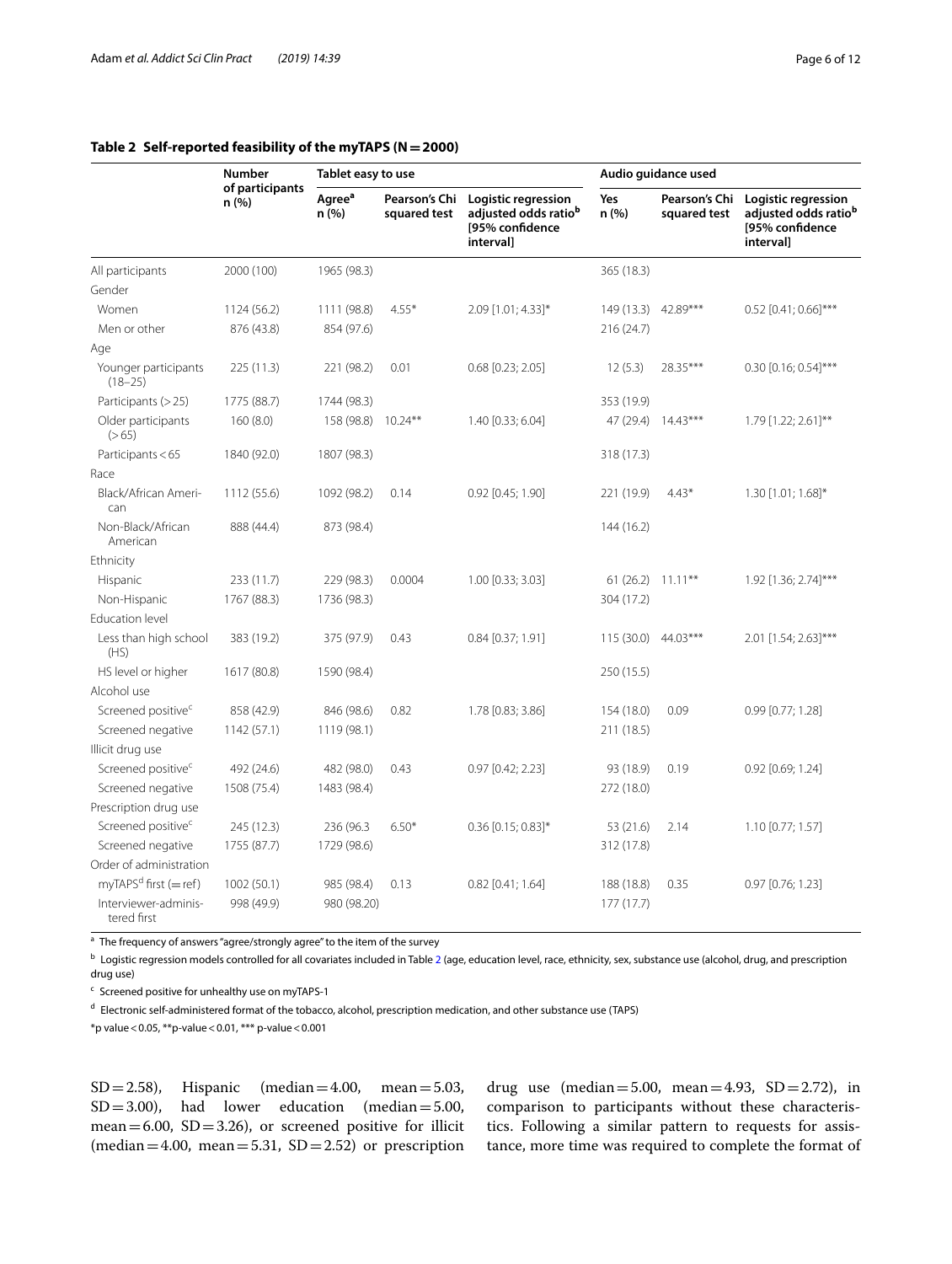| Page / of |
|-----------|
|           |

|                                   | Number of participant<br>n (%) | Assistance<br>requested <sup>a</sup><br>n (%) | Pearson's Chi square<br>test | Logistic regression<br>adjusted <sup>b</sup> odds ratio<br>[95% confidence interval] |
|-----------------------------------|--------------------------------|-----------------------------------------------|------------------------------|--------------------------------------------------------------------------------------|
| All participants                  | 2000 (100)                     | 500 (25.0)                                    |                              |                                                                                      |
| Gender                            |                                |                                               |                              |                                                                                      |
| Women                             | 1124 (56.2)                    | 262 (23.3)                                    | $3.91*$                      | $0.89$ [0.71; 1.10]                                                                  |
| Men or other                      | 876 (43.8)                     | 238 (27.2)                                    |                              |                                                                                      |
| Age                               |                                |                                               |                              |                                                                                      |
| Younger participants (18-25)      | 225 (11.3)                     | 34 (15.1)                                     | 13.22***                     | 0.62 [0.42; 0.91]*                                                                   |
| Participants > 25                 | 1775 (88.7)                    | 466 (26.3)                                    |                              |                                                                                      |
| Older participants (>65)          | 160(8.0)                       | 77 (48.1)                                     | 49.6***                      | 2.79 [1.98; 3.93]***                                                                 |
| Participants < 65                 | 1840 (92.0)                    | 423 (23.0)                                    |                              |                                                                                      |
| Race                              |                                |                                               |                              |                                                                                      |
| Black/African American            | 1112 (55.6)                    | 280 (25.2)                                    | 0.04                         | 0.94 [0.75; 1.17]                                                                    |
| Non-Black/African American        | 888 (44.4)                     | 220 (24.8)                                    |                              |                                                                                      |
| Ethnicity                         |                                |                                               |                              |                                                                                      |
| Hispanic                          | 233 (11.7)                     | 62(26.7)                                      | 0.36                         | 1.05 [0.75; 1.47]                                                                    |
| Non-Hispanic                      | 1767 (88.3)                    | 438 (24.8)                                    |                              |                                                                                      |
| Education level                   |                                |                                               |                              |                                                                                      |
| Less than high school (HS)        | 383 (19.2)                     | 146 (38.1)                                    | 43.49***                     | 2.08 [1.62; 2.67]***                                                                 |
| HS or higher                      | 1617 (80.8)                    | 354 (21.9)                                    |                              |                                                                                      |
| Alcohol use                       |                                |                                               |                              |                                                                                      |
| Screened positive <sup>c</sup>    | 858 (42.9)                     | 196 (22.9)                                    | 3.73                         | 0.89 [0.69; 1.08]                                                                    |
| Screened negative                 | 1142 (57.1)                    | 304 (26.6)                                    |                              |                                                                                      |
| Illegal drug use                  |                                |                                               |                              |                                                                                      |
| Screened positive <sup>c</sup>    | 492 (24.6)                     | 115(23.4)                                     | 0.92                         | 0.90 [0.69; 1.17]                                                                    |
| Screened negative                 | 1508 (75.4)                    | 385 (25.5)                                    |                              |                                                                                      |
| Prescription drug use             |                                |                                               |                              |                                                                                      |
| Screened positive <sup>c</sup>    | 245 (12.3)                     | 75 (30.6)                                     | $4.69*$                      | 1.37 [1.00; 1.88]                                                                    |
| Screened negative                 | 1755 (87.7)                    | 425 (24.2)                                    |                              |                                                                                      |
| Order of administration           |                                |                                               |                              |                                                                                      |
| myTAPS first <sup>d</sup> (= ref) | 1002 (50.1)                    | 278 (27.7)                                    | $8.07***$                    | 1.35 [1.09; 1.67]*                                                                   |
| Interviewer-administered first    | 998 (49.9)                     | 222 (22.2)                                    |                              |                                                                                      |

## <span id="page-6-0"></span>**Table 3 Assistance requested during the completion of the myTAPS Tool (N=2000)**

<sup>a</sup> Assistance was requested one or more times

<sup>b</sup> Logistic regression models controlled for all covariates include in Table [5](#page-8-0)a (age, education level, race, ethnicity, sex, substance use (alcohol, drug, and prescription drug use, and order of administration)

 $c$  Screened positive for unhealthy use on myTAPS-1

<sup>d</sup> Electronic self-administered format of the tobacco, alcohol, prescription medication, and other substance use (TAPS)

\*p-value<0.05, \*\*p-value<0.01, \*\*\*p-value<0.001

the TAPS tool that was received frst, whether it was the myTAPS (median=4.00, mean=4.85,  $SD = 2.84$ ) or the interviewer-administered (median=4.00, mean=4.11,  $SD = 2.21$ ) version. Less time was needed by women  $(\text{median} = 3.00, \text{mean} = 3.95, \text{SD} = 2.00)$ , and by younger participants (median=3.00, mean=3.00,  $SD = 1.08$ ) to complete myTAPS.

## **Acceptability (Table [5](#page-8-0))**

A majority (52.7%) of participants had no preference regarding the myTAPS versus the interviewer-administered format of the TAPS Tool. Thee myTAPS format was preferred by  $27.5\%$  (n = 383) of participants, while the interviewer-administered format was preferred by 19.9%  $(n=277)$ . Participants with less than a high school education had almost three times greater odds of preferring the interviewer-administered format (OR=2.75, 95% CI 2.00–3.78**)**. In comparison to men, women were somewhat more likely to prefer myTAPS ( $OR = 1.29$ , 95% CI  $1.00-1.66$ ). Those who screened positive for drug use were also more likely to prefer the myTAPS over the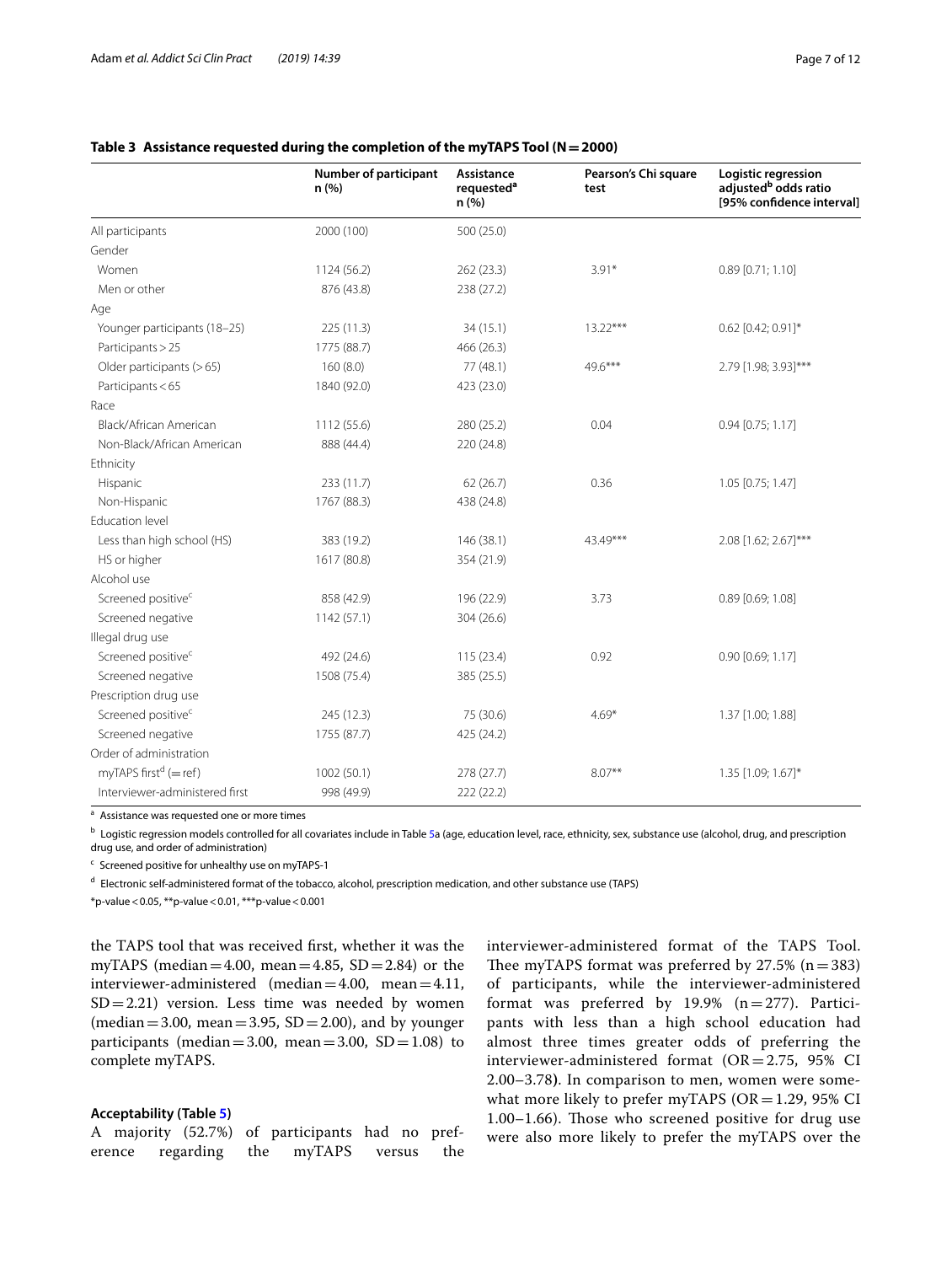## <span id="page-7-0"></span>**Table 4 Time to complete the myTAPS (N=2000)**

|                                | <b>Number of participants</b><br>n(%) | <b>Time in minutes</b><br>median/mean (SD <sup>a</sup> ) | Wilcoxon<br>test <sup>b</sup> |
|--------------------------------|---------------------------------------|----------------------------------------------------------|-------------------------------|
| All participants               | 2000 (100)                            | 4.00/4.48 (2.57)                                         |                               |
| Gender                         |                                       |                                                          |                               |
| Women                          | 1124 (56.2)                           | 3.00/3.95 (2.00)                                         | $10.99***$                    |
| Men or other                   | 876 (43.8)                            | 4.00/5.17 (2.94)                                         |                               |
| Age                            |                                       |                                                          |                               |
| Younger participants (18-25)   | 225 (11.3)                            | 3.00/3.00 (1.08)                                         | $11.20***$                    |
| Participants > 25              | 1775 (88.7)                           | 4.00/4.67 (2.67)                                         |                               |
| Older participants (>65)       | 160(8.0)                              | 5.00/6.14 (3.30)                                         | $-9.03***$                    |
| Participants < 65              | 1840 (92.0)                           | 4.00/4.34 (2.44)                                         |                               |
| Race                           |                                       |                                                          |                               |
| Black/African American         | 1112 (55.6)                           | 4.00/4.73 (2.58)                                         | $-6.48***$                    |
| Non-Black/African American     | 888 (44.4)                            | 3.00/4.17 (2.52)                                         |                               |
| Ethnicity                      |                                       |                                                          |                               |
| Hispanic                       | 233 (11.7)                            | 4.00/5.03 (3.00)                                         | $-3.52***$                    |
| Non-Hispanic                   | 1767 (88.3)                           | 4.00/4.41 (2.50)                                         |                               |
| <b>Education level</b>         |                                       |                                                          |                               |
| Less than high school (HS)     | 383 (19.2)                            | 5.00/6.00 (3.26)                                         | $-12.28***$                   |
| HS or higher                   | 1617 (80.8)                           | 4.00/4.12 (2.23)                                         |                               |
| Alcohol use                    |                                       |                                                          |                               |
| Screened positive <sup>c</sup> | 858 (42.9)                            | 4.00/4.61 (2.68)                                         | $-1.87$                       |
| Screened negative              | 1142 (57.1)                           | 4.00/4.38 (2.48)                                         |                               |
| Illegal drug use               |                                       |                                                          |                               |
| Screened positive <sup>c</sup> | 492 (24.6)                            | 4.00/4.93 (2.52)                                         | $-5.91***$                    |
| Screened negative              | 1508 (75.4)                           | 4.00/4.34 (2.57)                                         |                               |
| Prescription drug use          |                                       |                                                          |                               |
| Screened positive <sup>c</sup> | 245 (12.3)                            | 5.00/5.31 (2.72)                                         | $-6.33***$                    |
| Screened negative              | 1755 (87.7)                           | 4.00/4.37 (2.53)                                         |                               |
| Order of administration        |                                       |                                                          |                               |
| myTAPS first                   | 1002 (50.1)                           | 4.00/4.85 (2.84)                                         | $6.59***$                     |
| Interviewer-administered first | 998 (49.9)                            | 4.00/4.11 (2.21)                                         |                               |

Electronic self-administered format of the tobacco, alcohol, prescription medication, and other substance use (TAPS)

<sup>a</sup> Standard deviation

<sup>b</sup> Wilcoxon test assessed the diference between each subgroup versus all other participants (i.e. women versus non-women)

<sup>c</sup> Screened positive on myTAPS-1

\*p-value<0.05, \*\*p-value<0.01, \*\*\*p-value<0.001

interviewer-administered format  $(OR=1.43, 95\%$  CI 1.09–1.88).

## **Discussion**

The myTAPS Tool, which efficiently screens and assesses tobacco, alcohol, and illicit or nonmedical prescription drug use (including opioids), was feasible and acceptable for the majority of participants in this diverse sample of adult primary care patients. While we detected small diferences among some subpopulations who may be expected to have difficulty with an electronic self-administered screener, the overarching fnding of our analysis was that most patients would be able and willing to complete screening with the myTAPS tool.

The myTAPS required more time to complete than the interviewer format, but as a self-administered screener, (which could be completed in the waiting room or prior to the clinic visit), requiring a median time of 4.0 min, myTAPS would be feasible in most primary care settings. Overall, one-quarter of participants requested some assistance with myTAPS. This is comparable to the rate of assistance found in a study of electronic self-administered formats of the Single-Item Screening Questions for alcohol and drugs, in which 29% of participants needed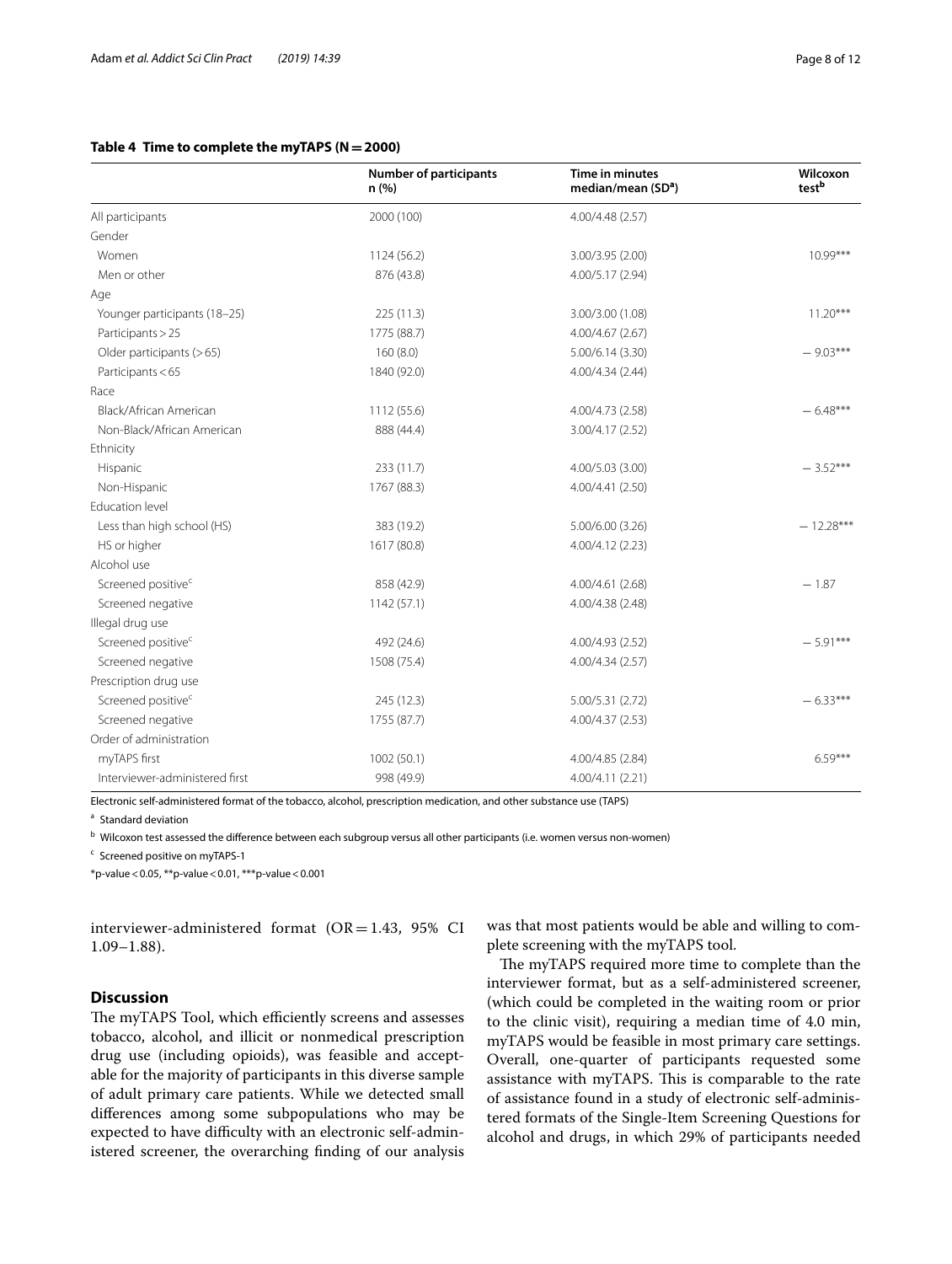## <span id="page-8-0"></span>**Table 5 Format preference (N=1395)**

|                                     | <b>Number</b><br>of participants<br>n(%) | myTAPS <sup>a</sup> preferred |                               |                                                                                         | Interviewer-administered format preferred |                                      |                                                                                         |
|-------------------------------------|------------------------------------------|-------------------------------|-------------------------------|-----------------------------------------------------------------------------------------|-------------------------------------------|--------------------------------------|-----------------------------------------------------------------------------------------|
|                                     |                                          | <b>Agree</b> b<br>n(% )       | Pearson's<br>Chi squared test | Logistic regression<br>adjusted odds ratio <sup>c</sup><br>[95% confidence<br>intervall | Aaree <sup>b</sup><br>n(% )               | <b>Pearson's Chi</b><br>squared test | Logistic regression<br>adjusted odds ratio <sup>c</sup><br>[95% confidence<br>intervall |
| All participants                    | 1395 (100)                               | 383 (27.5)                    |                               |                                                                                         | 277 (19.9)                                |                                      |                                                                                         |
| Gender                              |                                          |                               |                               |                                                                                         |                                           |                                      |                                                                                         |
| Women                               | 805 (57.7)                               | 233 (28.9)                    | 2.12                          | 1.29 [1.00; 1.66]*                                                                      | 145 (18.0)                                | $4.07*$                              | $0.76$ [0.58; 1.01]                                                                     |
| Men or other                        | 590 (42.3)                               | 150 (25.4)                    |                               |                                                                                         | 132 (22.4)                                |                                      |                                                                                         |
| Age                                 |                                          |                               |                               |                                                                                         |                                           |                                      |                                                                                         |
| Younger participants<br>$(18 - 25)$ | 174 (12.5)                               | 41 (23.6)                     | 1.51                          | $0.68$ [0.47; 1.00]                                                                     | 37(21.3)                                  | 0.25                                 | 1.25 [0.83; 1.88]                                                                       |
| Participants > 25                   | 1221 (87.5)                              | 342 (28.0)                    |                               |                                                                                         | 240 (19.7)                                |                                      |                                                                                         |
| Older participants<br>(>65)         | 109(7.8)                                 | 20 (18.4)                     | $4.92*$                       | 0.62 [0.37; 1.04]                                                                       | 26 (23.9)                                 | 1.19                                 | 1.15 [0.75; 1.72]                                                                       |
| Participants < 65                   | 1286 (92.2)                              | 363 (28.2)                    |                               |                                                                                         | 251 (19.5)                                |                                      |                                                                                         |
| Race                                |                                          |                               |                               |                                                                                         |                                           |                                      |                                                                                         |
| Black/African Ameri-<br>can         | 734 (52.6)                               | 210 (28.6)                    | 1.04                          | 1.12 [0.88; 1.43]                                                                       | 140 (19.1)                                | 3.03                                 | $0.77$ [0.58; 1.02]                                                                     |
| Non-Black/African<br>American       | 661 (47.4)                               | 173 (26.2)                    |                               |                                                                                         | 137 (20.7)                                |                                      |                                                                                         |
| Ethnicity                           |                                          |                               |                               |                                                                                         |                                           |                                      |                                                                                         |
| Hispanic                            | 154 (11.0)                               | 37 (24.0)                     | 1.02                          | 0.89 [0.60; 1.34]                                                                       | 38 (24.7)                                 | 2.53                                 | 1.14 [0.75; 1.73]                                                                       |
| Non-Hispanic                        | 1241 (89.0)                              | 346 (27.9)                    |                               |                                                                                         | 239 (19.3)                                |                                      |                                                                                         |
| <b>Education level</b>              |                                          |                               |                               |                                                                                         |                                           |                                      |                                                                                         |
| Less than high school<br>(HS)       | 229 (16.4)                               | 43 (18.8)                     | $10.36**$                     | 0.56 [0.39; 0.80]**                                                                     | 81 (35.4)                                 | $41.44***$                           | 2.75 [2.00; 3.78]***                                                                    |
| HS level or higher                  | 1166 (83.6)                              | 340 (29.2)                    |                               |                                                                                         | 196 (16.8)                                |                                      |                                                                                         |
| Alcohol use                         |                                          |                               |                               |                                                                                         |                                           |                                      |                                                                                         |
| Screened positive <sup>d</sup>      | 596 (42.7)                               | 174 (29.2)                    | 1.58                          | 1.07 [0.83; 1.38]                                                                       | 112 (18.8)                                | 0.74                                 | $0.87$ [0.65; 1.16]                                                                     |
| Screened negative                   | 799 (57.3)                               | 209 (26.2)                    |                               |                                                                                         | 165 (20.7)                                |                                      |                                                                                         |
| Any drug use <sup>e</sup>           |                                          |                               |                               |                                                                                         |                                           |                                      |                                                                                         |
| Screened positive <sup>d</sup>      | 415 (29.8)                               | 133 (32.1)                    | $6.26*$                       | 1.43 [1.09; 1.88]**                                                                     | 83 (20.0)                                 | 0.01                                 | 0.98 [0.72; 1.34]                                                                       |
| Screened negative                   | 980 (70.3)                               | 250 (25.5)                    |                               |                                                                                         | 194 (19.8)                                |                                      |                                                                                         |

Included in this analysis were individuals who gave concordant answers regarding format preference; 605 individuals with non-concordant answers were excluded

<sup>a</sup> Electronic self-administered format of the tobacco, alcohol, prescription medication, and other substance use (TAPS)

b Includes responses of "agree" and "strongly agree"

<sup>c</sup> Logistic regression models controlled for all covariates included in Table [4](#page-7-0) (age, education level, race, ethnicity, sex, substance use (alcohol, and any drug use)

<sup>d</sup> Screened positive for unhealthy use on myTAPS-1

<sup>e</sup> Illicit drug and/or non-medical prescription drug use

\*p-value<0.05, \*\*p-value<0.01, \*\*\* pvalue<0.001

assistance [[21\]](#page-11-3), but higher than what has been reported for some other electronic self-administered screening tools. In a prior study of adult patients enrolled from public primary care clinics, 11% needed assistance with the Substance Use Brief Screen (SUBS) [[32\]](#page-11-9), and 5.3% needed assistance with the more complex ACASI-ASSIST [\[23](#page-11-1)]. Participants with lower education, as well as those over 65 years old, more frequently requested assistance and required more time to complete myTAPS screening. Prior studies have similarly shown that electronic and

self-administered questionnaires may be more difficult for primary care patients having less computer familiarity or lower literacy  $[26, 28]$  $[26, 28]$  $[26, 28]$  $[26, 28]$  $[26, 28]$ . Our study thus indicates that while the majority of primary care patients can complete the myTAPS without assistance, clinical settings serving primarily older and less educated patients should have an interviewer-administered screening approach available, and all settings should be prepared to offer assistance to some individuals. Given that most patients would be able to complete the myTAPS on their own, adoption of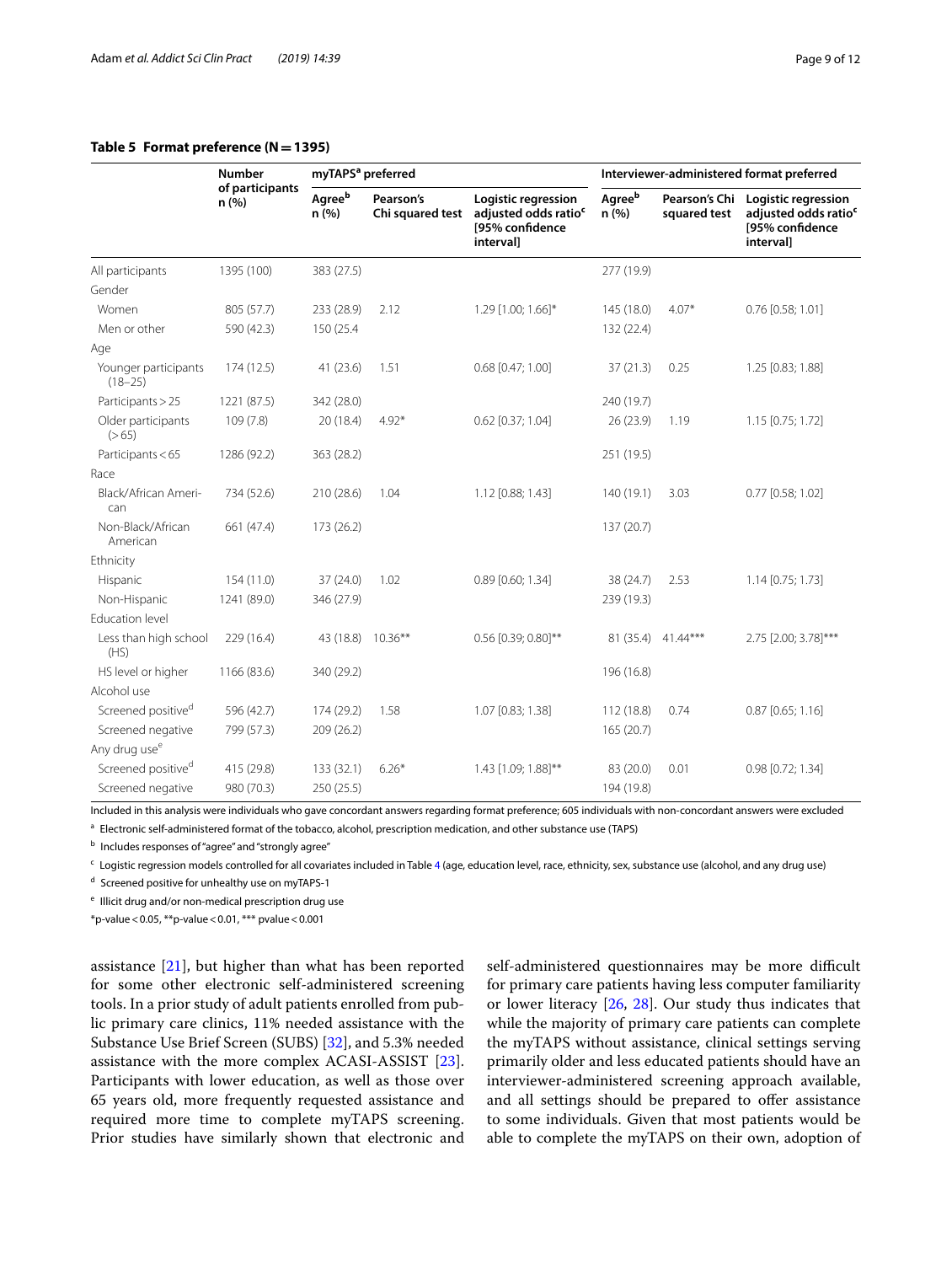a predominantly electronic screening approach may free up the time for clinical staf to help those patients who need it.

The use of audio guidance during the completion of myTAPS screening was frequent (18%), and signifcantly higher among participants with lower education, age>65 years, and participants who were Hispanic or Black/African American. The higher use of audio guidance by these participants could potentially be explained by their lack of confdence in using new technology, or by low literacy [[21,](#page-11-3) [26,](#page-11-4) [28\]](#page-11-5). Prior studies have also found that patients who are non-native English speakers could have difficulty understanding electronic self-administered screening questions [[34,](#page-11-11) [36](#page-11-16), [46](#page-11-17)]. Because our study did not collect data on primary language, we were unable to assess whether language was the reason that members of racial and ethnic minorities in our sample reported more use of the audio guidance.

Interestingly, we found that participants who screened positive for nonmedical use of prescription drugs requested more assistance, and required more time to complete screening in both formats of the TAPS. Our previous studies found that primary care patients had difficulty understanding screening items about prescription medications [\[29,](#page-11-6) [47](#page-11-18)]. Confusion about how to report nonmedical prescription drug use could underlie the lower feasibility among individuals who reported prescription drug use in our sample. In settings where nonmedical use of prescription medications is of particular concern, practices may consider adding an introduction to the screening questions, similar to that used for the ACASI ASSIST:<sup>[1](#page-9-0)</sup> [[23\]](#page-11-1).

Regarding acceptability, most participants (52.7%) had no preference regarding electronic versus intervieweradministered screening. The interviewer-administered format was preferred by those having lower levels of education, perhaps because of the feasibility issues discussed above. Women and individuals who screened positive for drug use preferred the myTAPS format. Generally, selfadministered questionnaires are preferred and are more accurate when asking about a stigmatized behavior [\[16](#page-10-11), [48\]](#page-11-19). This finding is consistent with prior studies reporting that individuals with substance use, and especially women who use drugs, feel highly stigmatized [\[29](#page-11-6), [40](#page-11-20), [49–](#page-11-21)[52](#page-11-22)], which could cause them to be less comfortable answering screening questions face-to-face.

## **Limitations**

Our study has some limitations. While it is not surprising that individuals who reported substance use required more time to complete the TAPS (since they received more questions), for all participants the time required to complete the TAPS Tool was likely overestimated. Time was measured as the time to complete both the TAPS-1 and TAPS-2, and the recommended skip pattern was not followed because the validation study sought to study the performance of the TAPS-1 and TAPS-2 both separately and in combination. The time required to complete the TAPS Tool that we reported here should thus be viewed as the maximum time for patients to complete screening. Nonetheless, we found that the time was brief and would likely be feasible in a primary care setting (myTAPS: median time 4.0 min, and interviewer-administered format: median time 2.0 min). In comparison, the time to complete the longer ACASI-ASSIST was found in a prior study to be 3 to 5 min,  $[23, 29]$  $[23, 29]$  $[23, 29]$  $[23, 29]$  $[23, 29]$  while the interviewer-ASSIST required 5–15 min [\[53,](#page-11-23) [54](#page-11-24)].

Our survey regarding acceptability of the TAPS tool was not validated, and richer information about patient attitudes and preferences might have been gained through qualitative interviews. Having the RA administer the survey could have introduced social desirability bias. As detailed in the Methods section, there was inconsistency of responses regarding preference for intervieweradministered format versus myTAPS that required us to exclude 30% of the sample from the format preference analysis. Nevertheless, the survey gave consistent results on related items assessed and its fndings were consistent with prior literature [\[16,](#page-10-11) [26](#page-11-4), [28](#page-11-5), [48\]](#page-11-19). Although the study was conducted in a general adult primary care population, the prevalence of substance use in our sample was somewhat higher than may be found in other primary care settings  $[55]$  $[55]$ . The study sites were only in urban and suburban areas, which may limit the generalizability of our fndings to other populations, including those living in rural areas. Acceptability and feasibility may difer depending on characteristics of the population and the setting in which screening is being conducted. Finally, because the TAPS Tool was only available in English at the time of our study, we are unable to evaluate its feasibility and acceptability in other languages. A Spanish version has since been developed and pilot tested [\[56\]](#page-11-26).

## **Conclusions**

The myTAPS Tool would be feasible in most primary care clinical settings, and was well accepted by patients in this large and diverse sample of adult primary care patients. However, primary care practices that choose this format should be prepared to offer assistance to some patients, particularly those who are older or have less than a high

<span id="page-9-0"></span><sup>&</sup>lt;sup>1</sup> "Some of the substances listed may be prescribed by a doctor (like stimu*lants, sedatives, and pain medications). For this interview, please do not report medications that are used as prescribed by your doctor. However, please do report use of these medications if you have taken them 'recreationally'*—*which means taking medications that were prescribed to you or to someone else just for the feeling or experience they cause, to get high, or taking them more often or at* higher doses *than prescribed."*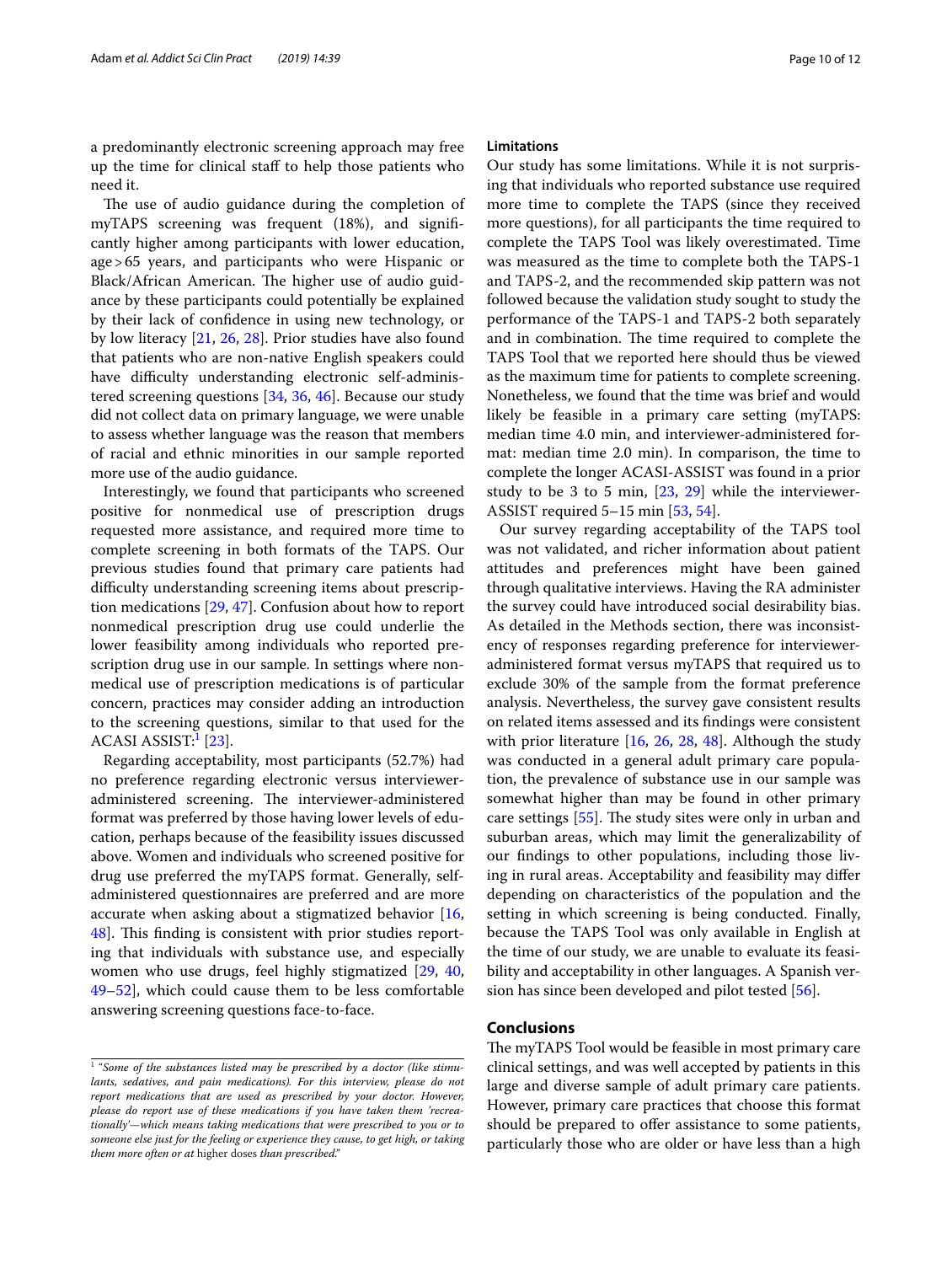school level of education, and should have the capacity to screen using an interviewer-administered approach when required. Future studies should assess the acceptability and the feasibility of myTAPS screening when it is implemented in routine practice.

#### **Abbreviations**

TAPS: tobacco, alcohol, prescription medication and other substances use screening tool; myTAPS: electronic self-administered format TAPS; SD: standard deviation; TAPS-1: frst step of the TAPS tool (4 screening-items); TAPS-2: sec‑ ond step of the TAPS tool (2–3 assessment items for each substance).

#### **Acknowledgements**

The authors would like to thank John Rotrosen, Lauretta A. Cathers, Dace Svikis, Luke Sleiter, Linnea Russell, Courtney Nordeck, Anjalee Sharma, Kevin E. O'Grady, Leah B. Bouk, Jan Gryczynski, Shannon G.Mitchell; Carol Cushing, Jaqueline King, Aimee Wahle, Phoebe Gauthier, Sarah Farkas, Patsy Novo, Laura McElherne, Kimberly Micki Roseman, Carla Kingsbury, Melissa Johnston, Eve Jelstrom, Patrice Yohannes, Jack Chally, Paul Van Veldhuisen, Anne Hoehn, Lauren Yesko, Alex Brobely, Robert Ali, and John Marsden.

## **Authors' contributions**

JM, LTW, Geetha Subramaniam, Gaurav Sharma, RPS were involved in the conception and in the design of the study. JM, LTW were responsible of the collection and assembly of data. The secondary analyses for this manuscript, and the interpretation of the data were done by AA, JM, EL, LTW, Geetha Subramaniam, Gaurav Sharma, SM, and RPS drafted, revised and approved the fnal version of the article. LTW, Gaurav Sharma, and EL provided the statistical expertise. All authors read and approved the fnal manuscript.

#### **Funding**

This study was supported by National Institute on Drug Abuse cooperative agreements 5 U01 DA 012034; U10DA013727 and UG1DA040317; 3UG2DA013035. Angeline Adam has received research fellowship at NYU School of Medicine funding from: Swiss Foundation for Alcohol Research (293), Prof. Dr. Max Cloëtta Foundation, Uniscientia Foundation and from Lausanne University Hospital. During this fellowship, she performed the analyses, and wrote the manuscript. Dr. Subramaniam is an employee of CCTN NIDA, which is the funding agency for the National Drug Abuse Treatment Clinical Trials Network; her participation in this publication arises from her role as a project scientist on a cooperative agreement for this study.

#### **Availability of data and materials**

The datasets used and/or analysed during the current study are available from the corresponding author or from the NIDA Center for the Clinical Trials Network on reasonable request.

#### **Ethics approval and consent to participate**

Research assistants (RAs) consecutively approached patients in the waiting room to invite them to participate, and obtained verbal informed consent. Institutional review boards of the sites involved in the study (Duke University Health System, Friends Research Institute, New York University School of Medicine, and Virginia Commonwealth University) approved all study procedures.

#### **Consent for publication**

Not applicable.

#### **Competing interests**

The authors declare that they have no competing interests.

#### **Author details**

<sup>1</sup> Department of Population Health, New York University (NYU) School of Medicine, 180 Madison Avenue, 17th floor, New York, NY 10016, USA.<sup>2</sup> Friends Research Institute, 1040 Park Avenue, Suite 103, Inc, Baltimore, MD 21201, USA. <sup>3</sup> Department of Psychiatry and Behavioral Sciences, Department of Medicine and Duke Clinical Research Institute, Duke University Medical Center, Durham, NC 27710, USA. <sup>4</sup> Center for the Clinical Trials Network, National Institute on Drug Abuse, National Institutes of Health, 6001 Executive Boulevard,

Bethesda, MD 20892, USA. 5 Department of Psychiatry, NYU Langone School of Medicine, New York, NY 10016, USA. 6 The EMMES Corporation, 401 North Washington Street, Rockville, MD 20850, USA.

Received: 21 June 2019 Accepted: 27 September 2019

#### **References**

- <span id="page-10-0"></span>1. Philip-Davis KN, Pietschmann T, Shelton J, Vella A, Perera P, Rahmonberdiev U, Saadeddin A, Crean C, Eichinger N, Raithelhuber M, Tettey J. World drug report 2014. Vienna: United Nations Crime UNOoDa; 2014.
- 2. WHO. WHO global report on trends in prevalence of tobacco smoking 2015. Geneva: World Health Organization (WHO); 2015 2015. Report No.: ISBN 978 92 4 156492 2.
- 3. Katz N, Dart RC, Bailey E, Trudeau J, Osgood E, Paillard F. Tampering with prescription opioids: nature and extent of the problem, health consequences, and solutions. Am J Drug Alcohol Abuse. 2011;37(4):205–17.
- WHO. Global status report on alcohol and health. Geneva, Switzerland: World Health Organization (WHO), Abuse DoMHaS; 2018 2018. Report No.: 978-92-4-156563-9.
- <span id="page-10-1"></span>5. WHO. Alcohol—key facts. Geneva: WHO; 2018. [https://www.who.int/](https://www.who.int/news-room/fact-sheets/detail/alcohol) [news-room/fact-sheets/detail/alcohol.](https://www.who.int/news-room/fact-sheets/detail/alcohol) Accessed 21 Sept 2018.
- 6. Curry SJ, Krist AH, Owens DK, Barry MJ, Caughey AB, Davidson KW, et al. Screening and behavioral counseling interventions to reduce unhealthy alcohol use in adolescents and adults US preventive services task force recommendation statement. JAMA. 2018;320(18):1899–909.
- <span id="page-10-2"></span>7. Siu AL, Force USPST. Behavioral and pharmacotherapy interventions for tobacco smoking cessation in adults, including pregnant women: U.S. preventive services task force recommendation statement. Ann Intern Med. 2015;163(8):622–34.
- <span id="page-10-3"></span>8. SAMHSA CSAaMHSA. Guideline for Alcohol and Substance Use Screening, Brief Intervention, Referral to Treatment Substance Abuse and Mental Health Services Administration (SAMHSA) 2017 [updated 07.25.2017]. [https://www.samhsa.gov/sites/default/fles/programs\\_campaigns/](https://www.samhsa.gov/sites/default/files/programs_campaigns/samhsa_hrsa/screening-brief-intervention-referral-treatment-guide.pdf) [samhsa\\_hrsa/screening-brief-intervention-referral-treatment-guide.pdf](https://www.samhsa.gov/sites/default/files/programs_campaigns/samhsa_hrsa/screening-brief-intervention-referral-treatment-guide.pdf). Accessed 23 Jan 2019.
- <span id="page-10-4"></span>9. U.S.HHS. Facing Addiction in America.The Surgeon General's Report on Alcohol, Drug, and Health. U.S. Department of Health and Human Services (U.S.HHS); 2016.
- <span id="page-10-5"></span>10. SAMHSA CSAaMHSA. Tip 63: Medications for Opioid Use Disorder, Part 2: addressing opioid use disorder in general medical settings: U.S. department of health and human services, substance abuse and mental health services administration center for substance abuse treatment [updated 2/2018]. [https://store.samhsa.gov/system/fles/sma18-5063pt2.pdf.](https://store.samhsa.gov/system/files/sma18-5063pt2.pdf) Accessed 1 June 2019.
- <span id="page-10-6"></span>11. McCambridge J, Saitz R. Rethinking brief interventions for alcohol in general practice. BMJ. 2017;356:j116.
- <span id="page-10-7"></span>12. Babor TF, Higgins-Biddle JC. Alcohol screening and brief intervention: dissemination strategies for medical practice and public health. Addiction. 2000;95(5):677–86.
- <span id="page-10-8"></span>13. Nilsen P. Brief alcohol intervention–where to from here? Challenges remain for research and practice. Addiction. 2010;105(6):954–9.
- <span id="page-10-9"></span>14. Friedmann PD, McCullough D, Saitz R. Screening and intervention for illicit drug abuse: a national survey of primary care physicians and psychiatrists. Arch Intern Med. 2001;161(2):248–51.
- <span id="page-10-10"></span>15. Friedmann PD, McCullough D, Chin MH, Saitz R. Screening and intervention for alcohol problems—a national survey of primary care physicians and psychiatrists. J Gen Intern Med. 2000;15(2):84–91.
- <span id="page-10-11"></span>16. Tourangeau R, Smith TW. Asking sensitive questions—the impact of data collection mode, question format, and question context. Public Opin Q. 1996;60(2):275–304.
- 17. Metzger DS, Koblin B, Turner C, Navaline H, Valenti F, Holte S, et al. Randomized controlled trial of audio computer-assisted self-interviewing: utility and acceptability in longitudinal studies. HIVNET Vaccine Preparedness Study Protocol Team. Am J Epidemiol. 2000;152(2):99–106.
- <span id="page-10-12"></span>18. Des Jarlais DC, Paone D, Milliken J, Turner CF, Miller H, Gribble J, et al. Audio-computer interviewing to measure risk behaviour for HIV among injecting drug users: a quasi-randomised trial. Lancet. 1999;353(9165):1657–61.